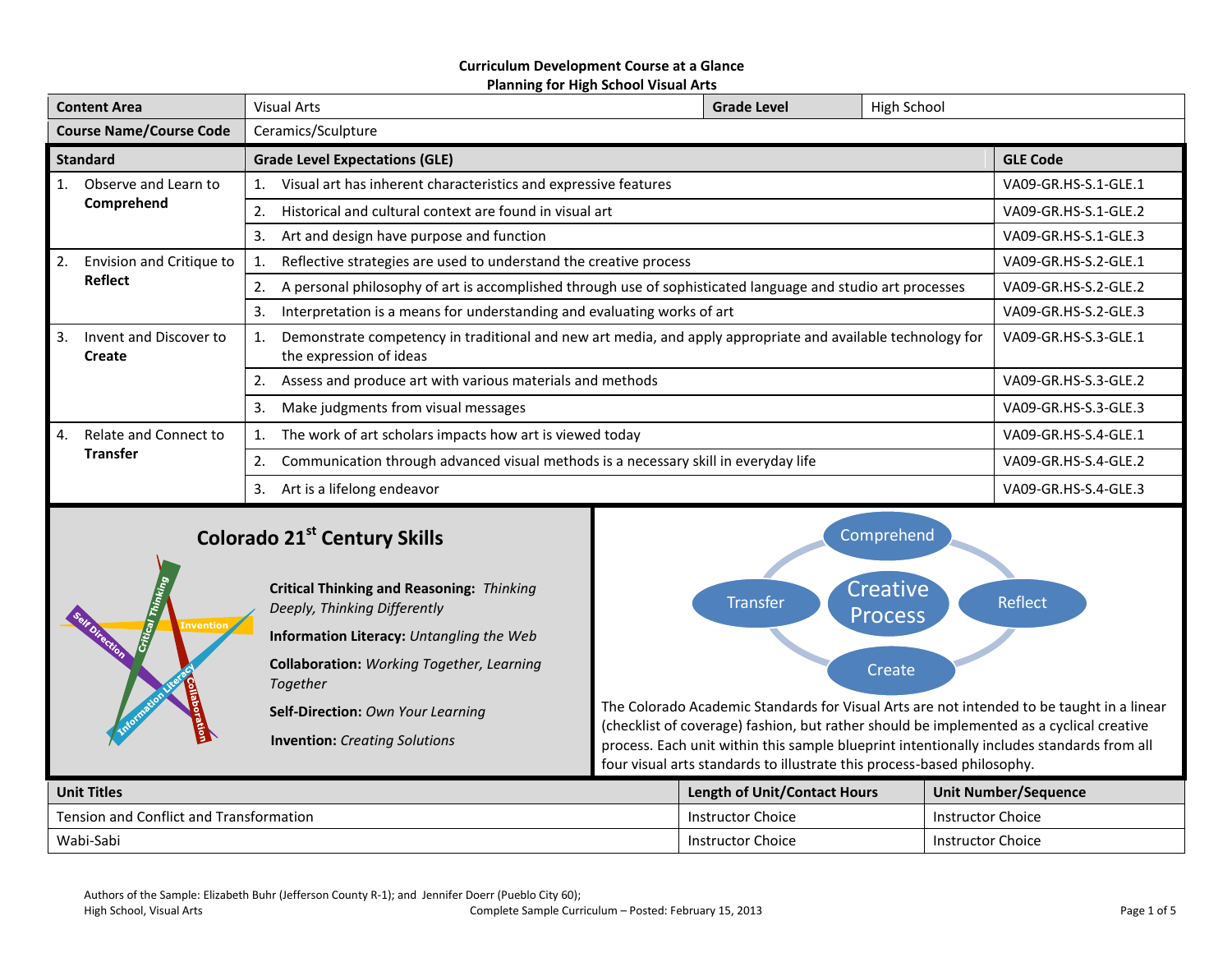| <b>Unit Title</b>                                                                                                                                                                                                                                    | Tension and Conflict and Transformation                                                                                                                                                                     |                                                                                          | <b>Length of Unit</b>                                                                                                                                                                                                                                                        | <b>Instructor Choice</b> |
|------------------------------------------------------------------------------------------------------------------------------------------------------------------------------------------------------------------------------------------------------|-------------------------------------------------------------------------------------------------------------------------------------------------------------------------------------------------------------|------------------------------------------------------------------------------------------|------------------------------------------------------------------------------------------------------------------------------------------------------------------------------------------------------------------------------------------------------------------------------|--------------------------|
| <b>Focusing Lens(es)</b>                                                                                                                                                                                                                             | <b>Tension and Conflict</b>                                                                                                                                                                                 | <b>Standards and Grade</b><br><b>Level Expectations</b><br><b>Addressed in this Unit</b> | VA09-GR.HS-S.1-GLE.1, VA09-GR.HS-S.1-GLE.2, VA09-GR.HS-S.1-GLE.3<br>VA09-GR.HS-S.2-GLE.1, VA09-GR.HS-S.2-GLE.2, VA09-GR.HS-S.2-GLE.3<br>VA09-GR.HS-S.3-GLE.1, VA09-GR.HS-S.3-GLE.2, VA09-GR.HS-S.3-GLE.3<br>VA09-GR.HS-S.4-GLE.1, VA09-GR.HS-S.4-GLE.2, VA09-GR.HS-S.4-GLE.3 |                          |
| <b>Inquiry Questions</b><br>(Engaging-<br>Debatable):                                                                                                                                                                                                | How can an artwork represent tension and conflict? (VA09-Gr.HS-S.1-GLE.1,2,3) and (VA09-Gr.HS-S.2-GLE.1,2,3) and (VA09-Gr.HS-S.3-GLE.1,2,3) and<br>(VA09-Gr.HS-S.4-GLE.1,2,3)<br>How is art transformative? |                                                                                          |                                                                                                                                                                                                                                                                              |                          |
| Comprehend/Reflect/Create/Transfer<br><b>Unit Strands</b>                                                                                                                                                                                            |                                                                                                                                                                                                             |                                                                                          |                                                                                                                                                                                                                                                                              |                          |
| Culture, Space/Time/Energy, Emotion, Laws/Rules, Characteristics and Expressive Features, Structure and Function, Aesthetics, Transformation, Object,<br><b>Concepts</b><br>Artistic Intent, Relationships, Materials, Ideas, Compositional Elements |                                                                                                                                                                                                             |                                                                                          |                                                                                                                                                                                                                                                                              |                          |

| <b>Generalizations</b><br>My students will Understand that                                                                                                                                                                                                    | <b>Factual</b>                                                                                                                                                           | <b>Guiding Questions</b><br>Conceptual                                                                                                                                    |  |
|---------------------------------------------------------------------------------------------------------------------------------------------------------------------------------------------------------------------------------------------------------------|--------------------------------------------------------------------------------------------------------------------------------------------------------------------------|---------------------------------------------------------------------------------------------------------------------------------------------------------------------------|--|
| The relationship of objects in space can produce tension<br>and conflict. (VA09-Gr.HS-S.1-GLE.1,2,3) and (VA09-<br>Gr.HS- S.2-GLE.1,2,3) and(VA09-Gr.HS-S.3-GLE.1,2,3) and<br>(VA09-Gr.HS- S.4-GLE.1,2,3)                                                     | Why do artists choose to work in three dimensions<br>rather than two dimensions?<br>Why is space considered part of the artwork when<br>designing an instillation piece? | Why do artists choose to work in three dimensions<br>rather than two dimensions? Explain.                                                                                 |  |
| Artists transform materials and ideas to create works of<br>art and functional objects that alter perceptions about<br>space. (VA09-Gr.HS-S.1-GLE.1,2,3) and (VA09-Gr.HS-S.2-<br>GLE.1,2,3) and(VA09-Gr.HS-S.3-GLE.1,2,3) and (VA09-<br>Gr.HS- S.4-GLE.1,2,3) | What qualities are associated with transformation of an<br>object, environment, or a person?<br>What expressive features distinguish functional art?                     | How does a functional object transform space?<br>Can functional art also be fine art? Explain.<br>How does a work of art transform space?                                 |  |
| Cultural and aesthetic preferences drive artistic intent.<br>(VA09-Gr.HS-S.1-GLE.1,2,3) and (VA09-Gr.HS-S.2-<br>GLE.1,2,3) and(VA09-Gr.HS-S.3-GLE.1,2,3) and (VA09-<br>Gr.HS- S.4-GLE.1,2,3)                                                                  | What are examples of culture influences in art?<br>What are examples of aesthetics preferences in art?<br>(wabi-sabi, beauty)                                            | Should an artist's culture and aesthetic preferences<br>influence their art work? Explain.<br>In what way might cultural aesthetics influence how<br>objects are created? |  |
| Compositional elements of tension and conflict elicit<br>emotional responses in viewers (VA09-Gr.HS-S.1-<br>GLE.1,2,3) and (VA09-Gr.HS-S.2-GLE.1,2,3) and (VA09-<br>Gr.HS-S.3-GLE.1,2,3) and (VA09-Gr.HS-S.4-GLE.1,2,3)                                       | How might compositional elements be used to create<br>tension and conflict in a work of art?                                                                             | Why use tension and conflict to elicit an emotional<br>response(s)?<br>How might an object's purpose influence its structure<br>and function?                             |  |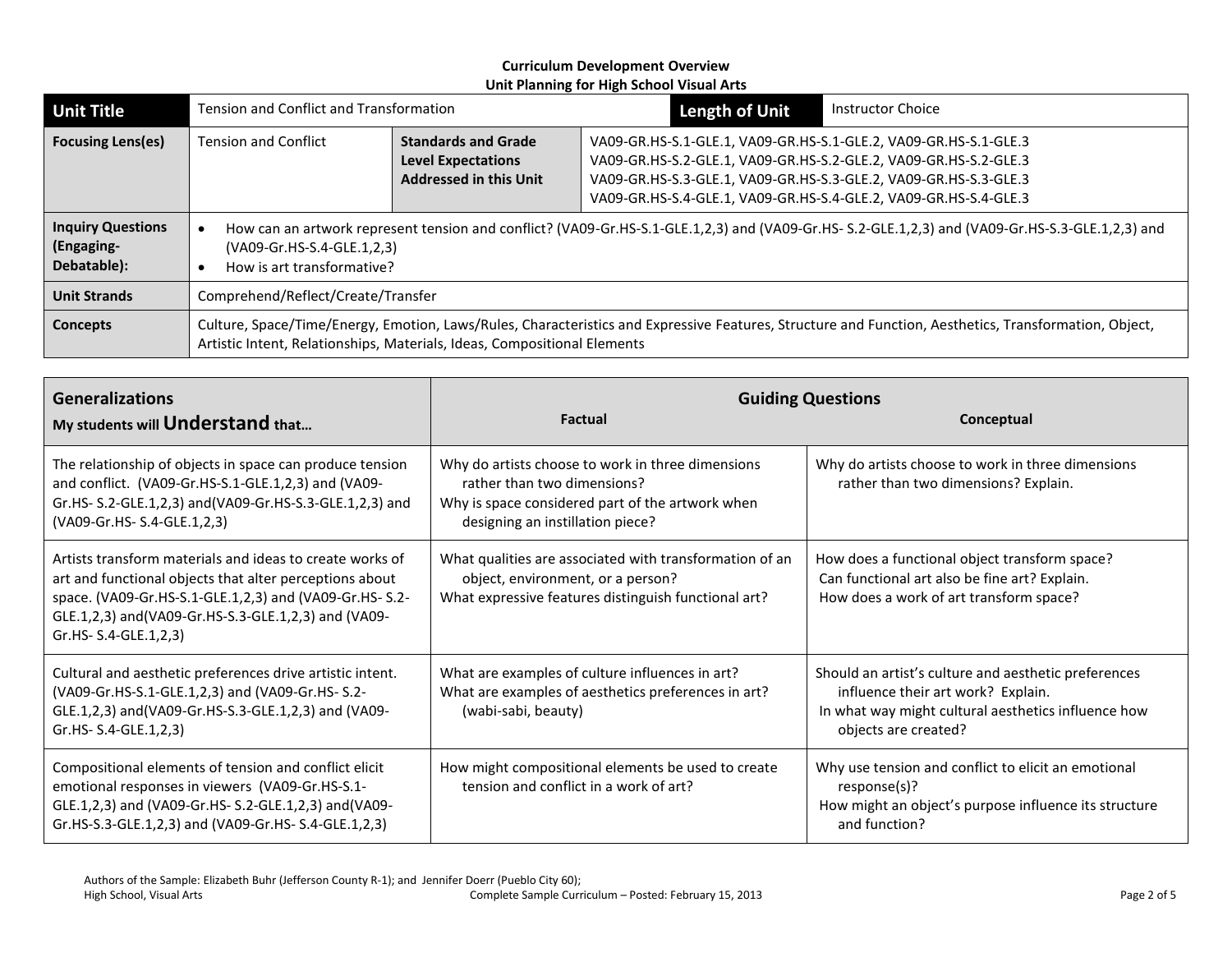| <b>Critical Content:</b><br>My students will Know                                                                                                                                                                                                                                                                                                                                                                                                                                                                                                                                                                                                                                                                                                                                                                                                                                                                                                                                                                                                                                                                                                                                                                                                                                                                                                                                                                                         | <b>Key Skills:</b><br>My students will be able to $(Do)$                                                                                                                                                                                                                                                                                                                                                                                                                                                                                                                                                                                                                                                                                                                                                                                                                                                                                                                                                                                                                                                                                                                                                                                                                                                                                                                                  |  |  |  |
|-------------------------------------------------------------------------------------------------------------------------------------------------------------------------------------------------------------------------------------------------------------------------------------------------------------------------------------------------------------------------------------------------------------------------------------------------------------------------------------------------------------------------------------------------------------------------------------------------------------------------------------------------------------------------------------------------------------------------------------------------------------------------------------------------------------------------------------------------------------------------------------------------------------------------------------------------------------------------------------------------------------------------------------------------------------------------------------------------------------------------------------------------------------------------------------------------------------------------------------------------------------------------------------------------------------------------------------------------------------------------------------------------------------------------------------------|-------------------------------------------------------------------------------------------------------------------------------------------------------------------------------------------------------------------------------------------------------------------------------------------------------------------------------------------------------------------------------------------------------------------------------------------------------------------------------------------------------------------------------------------------------------------------------------------------------------------------------------------------------------------------------------------------------------------------------------------------------------------------------------------------------------------------------------------------------------------------------------------------------------------------------------------------------------------------------------------------------------------------------------------------------------------------------------------------------------------------------------------------------------------------------------------------------------------------------------------------------------------------------------------------------------------------------------------------------------------------------------------|--|--|--|
| Ceramic/sculptural processes and techniques to create three dimensional shapes<br>(such as: hand building, assemblage, throwing on the pottery wheel, casting,<br>additive and subtractive methods, etc(VA09-Gr.HS-S.1-GLE.1,2,3) and (VA09-Gr.HS-<br>S.2-GLE.1,2,3) and (VA09-Gr.HS-S.3-GLE.1,2,3) and (VA09-Gr.HS-S.4-GLE.1,2,3)<br>Ceramic/sculptural processes and techniques appropriate to functional and non-<br>functional objects to transform space<br>(VA09-Gr.HS-S.1-GLE.1,2,3) and (VA09-Gr.HS-S.2-GLE.1,2,3) and (VA09-Gr.HS-S.3-<br>$\bullet$<br>GLE.1,2,3) and (VA09-Gr.HS-S.4-GLE.1,2,3)<br>Personal cultural influences and aesthetic preferences used in creative and critical<br>$\bullet$<br>problem solving (VA09-Gr.HS-S.1-GLE.1,2,3) and (VA09-Gr.HS-S.2-GLE.1,2,3)<br>and(VA09-Gr.HS-S.3-GLE.1,2,3) and (VA09-Gr.HS-S.4-GLE.1,2,3)<br>The methods artists use to create tension and conflict in their work (such as Jeff<br>$\bullet$<br>Koons, Picasso, Rodin, Christo, David Cerny, Szymon Bodziak, Patricia Piccinini, and<br>Steve Bishop) (VA09-Gr.HS-S.1-GLE.1,2,3) and (VA09-Gr.HS- S.2-GLE.1,2,3)<br>and(VA09-Gr.HS-S.3-GLE.1,2,3) and (VA09-Gr.HS-S.4-GLE.1,2,3)<br>Methods artists use that communicate, examine, and challenge the relevance of<br>societal laws and rules (VA09-Gr.HS-S.1-GLE.1,2,3) and (VA09-Gr.HS- S.2-GLE.1,2,3)<br>and(VA09-Gr.HS-S.3-GLE.1,2,3) and (VA09-Gr.HS-S.4-GLE.1,2,3) | Identify, select, and use ceramic/sculptural process and to create three<br>dimensional shapes that are transformative (VA09-Gr.HS-S.1-GLE.1,2,3) and (VA09-<br>Gr.HS- S.2-GLE.1,2,3) and(VA09-Gr.HS-S.3-GLE.1,2,3) and (VA09-Gr.HS- S.4-<br>GLE.1, 2, 3)<br>Compare and contrast functional and non-functional objects that transform space<br>$\bullet$<br>created using ceramic/sculptural processes and techniques (VA09-Gr.HS-S.1-<br>GLE.1,2,3) and (VA09-Gr.HS- S.2-GLE.1,2,3) and (VA09-Gr.HS-S.3-GLE.1,2,3) and<br>(VA09-Gr.HS-S.4-GLE.1,2,3)<br>$\bullet$<br>Engage in creative and critical problem solving methods cognizant of their personal<br>cultural influences and aesthetic preferences (VA09-Gr.HS-S.1-GLE.1,2,3) and<br>(VA09-Gr.HS- S.2-GLE.1,2,3) and (VA09-Gr.HS-S.3-GLE.1,2,3) and (VA09-Gr.HS- S.4-<br>GLE.1, 2, 3)<br>Create works of art that demonstrate tension and conflict that elicit emotional<br>$\bullet$<br>responses to challenge viewers' concepts (VA09-Gr.HS-S.1-GLE.1,2,3) and (VA09-<br>Gr.HS- S.2-GLE.1,2,3) and(VA09-Gr.HS-S.3-GLE.1,2,3) and (VA09-Gr.HS- S.4-<br>GLE.1, 2, 3)<br>Create, examine, and challenge the relevance of societal laws and rules methods<br>$\bullet$<br>artist's use that communicate (VA09-Gr.HS-S.1-GLE.1,2,3) and (VA09-Gr.HS-S.2-<br>GLE.1,2,3) and(VA09-Gr.HS-S.3-GLE.1,2,3) and (VA09-Gr.HS-S.4-GLE.1,2,3) |  |  |  |
| Critical Language: includes the Academic and Technical vocabulary, semantics, and discourse which are particular to and necessary for accessing a given discipline.<br>EXAMPLE: A student in Language Arts can demonstrate the ability to apply and comprehend critical language through the following statement: "Mark Twain exposes the<br>hypocrisy of slavery through the use of satire."                                                                                                                                                                                                                                                                                                                                                                                                                                                                                                                                                                                                                                                                                                                                                                                                                                                                                                                                                                                                                                             |                                                                                                                                                                                                                                                                                                                                                                                                                                                                                                                                                                                                                                                                                                                                                                                                                                                                                                                                                                                                                                                                                                                                                                                                                                                                                                                                                                                           |  |  |  |
| A student in<br><b>Example 10 can demonstrate the</b><br>ability to apply and comprehend critical language<br>through the following statement(s):                                                                                                                                                                                                                                                                                                                                                                                                                                                                                                                                                                                                                                                                                                                                                                                                                                                                                                                                                                                                                                                                                                                                                                                                                                                                                         | Artists create three dimensional works of art and functional objects that transform perceptions in a way that<br>elicits emotional responses.                                                                                                                                                                                                                                                                                                                                                                                                                                                                                                                                                                                                                                                                                                                                                                                                                                                                                                                                                                                                                                                                                                                                                                                                                                             |  |  |  |
| <b>Academic Vocabulary:</b>                                                                                                                                                                                                                                                                                                                                                                                                                                                                                                                                                                                                                                                                                                                                                                                                                                                                                                                                                                                                                                                                                                                                                                                                                                                                                                                                                                                                               | Aesthetic, structure and function, aesthetics, transformation, tension/conflict, culture, shape, space/time/energy, emotion, laws/rules, societal,<br>examine, elicit, influence, critical, challenge, cognizant, relevance, preference, Wabi-Sabi                                                                                                                                                                                                                                                                                                                                                                                                                                                                                                                                                                                                                                                                                                                                                                                                                                                                                                                                                                                                                                                                                                                                        |  |  |  |

**Technical Vocabulary:** | Additive, subtractive, assemblage, throwing on the pottery wheel, functional, non-functional, hand building, casting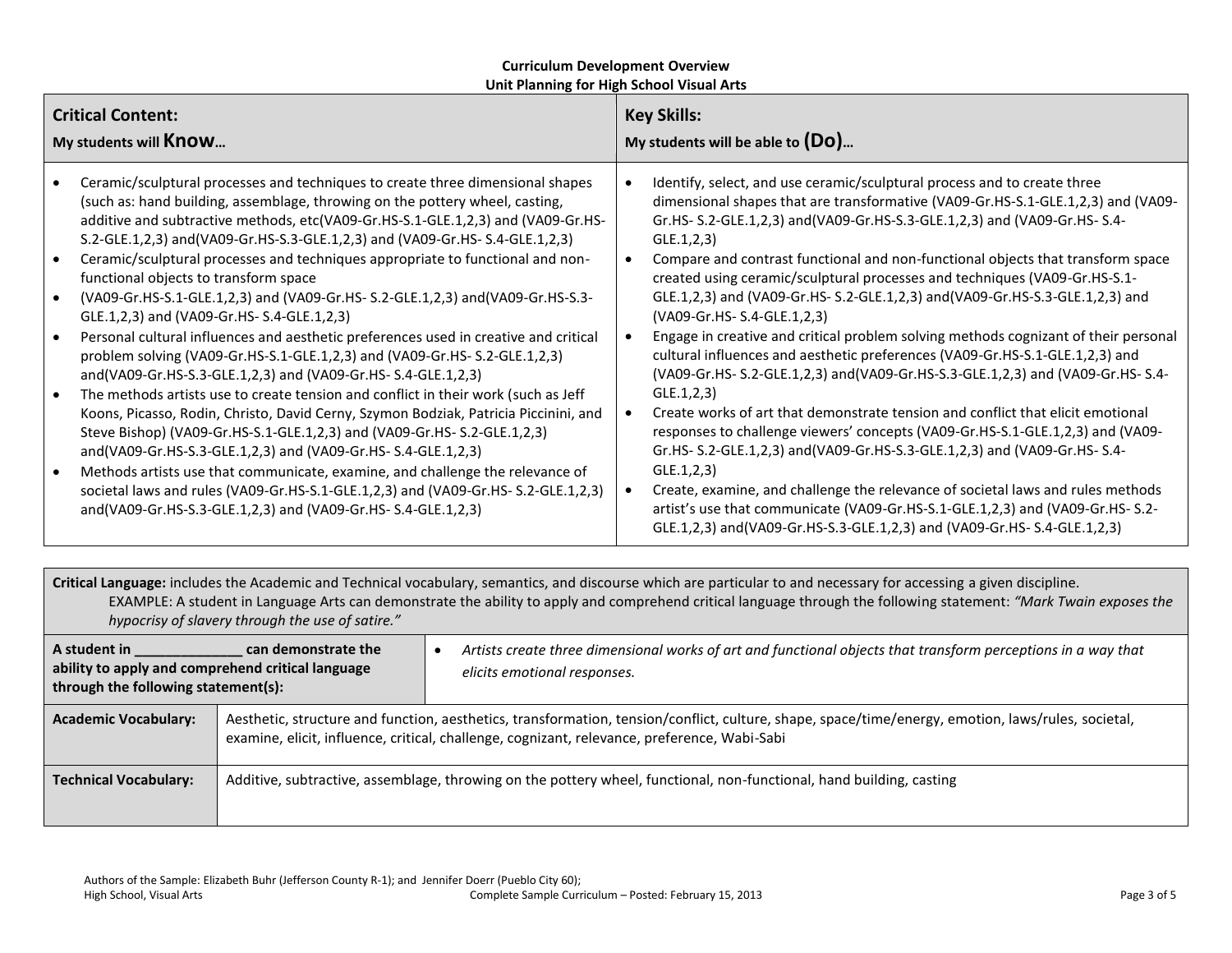| <b>Unit Title</b>                                                                                                                                                                                              | Wabi-Sabi: The beauty of things imperfect                                                                                                                                                                                                                      |                                                                                          | <b>Length of Unit</b>                                                                                                                                                                                                                                                        | <b>Instructor Choice</b> |
|----------------------------------------------------------------------------------------------------------------------------------------------------------------------------------------------------------------|----------------------------------------------------------------------------------------------------------------------------------------------------------------------------------------------------------------------------------------------------------------|------------------------------------------------------------------------------------------|------------------------------------------------------------------------------------------------------------------------------------------------------------------------------------------------------------------------------------------------------------------------------|--------------------------|
| <b>Focusing Lens(es)</b>                                                                                                                                                                                       | Aesthetics                                                                                                                                                                                                                                                     | <b>Standards and Grade</b><br><b>Level Expectations</b><br><b>Addressed in this Unit</b> | VA09-GR.HS-S.1-GLE.1, VA09-GR.HS-S.1-GLE.2, VA09-GR.HS-S.1-GLE.3<br>VA09-GR.HS-S.2-GLE.1, VA09-GR.HS-S.2-GLE.2, VA09-GR.HS-S.2-GLE.3<br>VA09-GR.HS-S.3-GLE.1, VA09-GR.HS-S.3-GLE.2, VA09-GR.HS-S.3-GLE.3<br>VA09-GR.HS-S.4-GLE.1, VA09-GR.HS-S.4-GLE.2, VA09-GR.HS-S.4-GLE.3 |                          |
| <b>Inquiry Questions</b><br>(Engaging-<br>Debatable):                                                                                                                                                          | In what way might cultural aesthetics influence how objects are created? (VA09-Gr.HS-S.1-GLE.1,2,3) and (VA09-Gr.HS-S.2-GLE.1,2,3) and (VA09-<br>Gr.HS-S.3-GLE.1,2,3) and (VA09-Gr.HS-S.4-GLE.1,2,3)<br>In art, what does it mean when something is beautiful? |                                                                                          |                                                                                                                                                                                                                                                                              |                          |
| <b>Unit Strands</b>                                                                                                                                                                                            | Comprehend/Reflect/Create/Transfer                                                                                                                                                                                                                             |                                                                                          |                                                                                                                                                                                                                                                                              |                          |
| Beliefs/Values, Intention, Problem Solving, Culture, Emotion, Tradition, Expressions, Design, Characteristics and Expressive Features, Function and Non-<br><b>Concepts</b><br>Function, Preference, Challenge |                                                                                                                                                                                                                                                                |                                                                                          |                                                                                                                                                                                                                                                                              |                          |

| <b>Generalizations</b><br>My students will Understand that                                                                                                                                                                     | <b>Factual</b>                                                                                                                | <b>Guiding Questions</b><br>Conceptual                                                                                                                                                                               |
|--------------------------------------------------------------------------------------------------------------------------------------------------------------------------------------------------------------------------------|-------------------------------------------------------------------------------------------------------------------------------|----------------------------------------------------------------------------------------------------------------------------------------------------------------------------------------------------------------------|
| Characteristics and expressive features of art<br>communicate beliefs and values. (VA09-Gr.HS-S.1-<br>GLE.1,2,3) and (VA09-Gr.HS-S.2-GLE.1,2,3) and (VA09-<br>Gr.HS-S.3-GLE.1,2,3) and (VA09-Gr.HS-S.4-GLE.1,2,3)              | How do artists use characteristics and expressive<br>features to express emotions?                                            | Why do artists feel the need to communicate?                                                                                                                                                                         |
| Artistry, workmanship, and intention correlate with<br>functional and non functional artwork. (VA09-Gr.HS-S.1-<br>GLE.1,2,3) and (VA09-Gr.HS- S.2-GLE.1,2,3) and (VA09-<br>Gr.HS-S.3-GLE.1,2,3) and (VA09-Gr.HS-S.4-GLE.1,2,3) | What expressive features distinguish functional art?                                                                          | Is a handmade work a work of art inherently valuable?<br>What has greater intrinsic value, something handmade<br>or machine-made? Explain.<br>How might an object's purpose influence its structure<br>and function? |
| Cultural influences can inform aesthetic preferences.<br>(VA09-Gr.HS-S.1-GLE.1,2,3) and (VA09-Gr.HS-S.2-<br>GLE.1,2,3) and (VA09-Gr.HS-S.3-GLE.1,2,3) and (VA09-<br>Gr.HS- S.4-GLE.1,2,3)                                      | What are examples of cultural influences in art?<br>What are examples of aesthetic preferences in art?<br>(wabi-sabi, beauty) | Can an artist's culture and aesthetic preferences<br>influence their art work?                                                                                                                                       |
| Expression in art can communicate, examine, and<br>challenge tradition. (VA09-Gr.HS-S.1-GLE.1,2,3) and<br>(VA09-Gr.HS- S.2-GLE.1,2,3) and (VA09-Gr.HS-S.3-<br>GLE.1,2,3) and (VA09-Gr.HS-S.4-GLE.1,2,3)                        | What are examples in art of communicating, examining,<br>and challenging the relevance of traditions?                         | What purpose do traditions serve?<br>Why do traditions change over time?                                                                                                                                             |